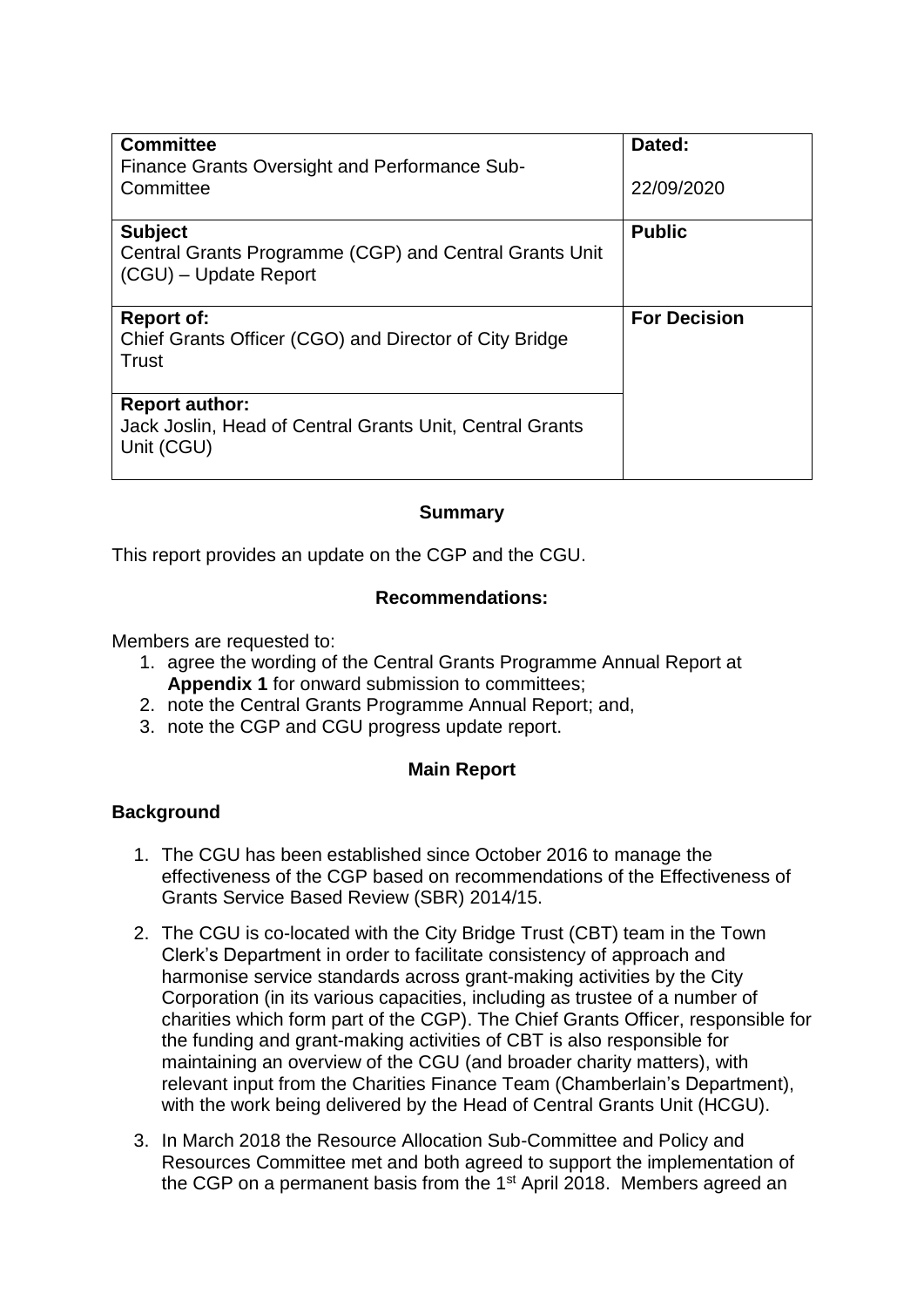uplift to the City's Cash Grants element of the CGP Budget to enable this to equal £250,000 annually, being approximately 20% of the City's Cash grants budget, an uplift of £91,000 for 2018/19. Members also noted the uplift of £10,000 applied to the operating costs of the CGU which now total £60,000, included within the approved CBT budget for 2018/19.

- 4. A number of small charities in respect of which the City Corporation is trustee are administered through the CGP in a manner consistent with their charitable objects and governing documents, it being considered in each case to be in the charity's best interests for their most efficient administration and effective application of funds to do so, these matters being kept under review in the normal way. Consistent with the powers of a charity trustee to recover the reasonable costs and expenses of administering their charity, in each case some of these costs are recovered from each of the charities operating as part of the CGP.
- 5. As noted above, the CGU was originally set up to manage the effectiveness of the CGP. Due to its success, in May 2019 the Policy and Resources Committee agreed that the City Community Infrastructure Levy (CIL) Neighbourhood Fund be managed by the City CGU. It was agreed that a post be created to manage the programme under the oversight of the Head of the Central Grants Unit (HCGU). The HCGU recruited the CIL Neighbourhood Programme Manager in March 2020. Any resources spent on the CIL Neighbourhood Fund by the CGU are met from the 5% administration fee charged to the total CIL. The CIL Neighbourhood Fund currently has just over £5.5 Million available for distribution. A further report on the launch of the CIL Neighbourhood Fund will be presented at this Committee.

### **Overview of the work of the CGU**

- 6. Like all City of London Departments, the CGU had to adapt to the impact of the Coronavirus Pandemic and the subsequent lockdown. All staff have been working from home throughout the period and continued to deliver grant programmes remotely. The CGU has always delivered a paperless process since its inception so did not need to amend many processes.
- 7. The CGU signed up to London Funders Pledge to offer support to civil society groups affected by the Coronavirus outbreak. Contact was made with all grantees outlining how projects could be extended and money could be spent differently where required in order to support the small organisations we work with. The CGU Team had conversations with lots of organisations that had been differently affected by the lockdown restrictions and fed into the wider work CBT have been doing in this field.
- 8. The CGP maintained its existing deadlines to ensure that organisations still had access to support and could still plan projects for the future.
- 9. The CIL Neighbourhood Fund was set to launch on 1 April 2020 but was postponed until 1 September 2020. Further information on this is provided in a separate report.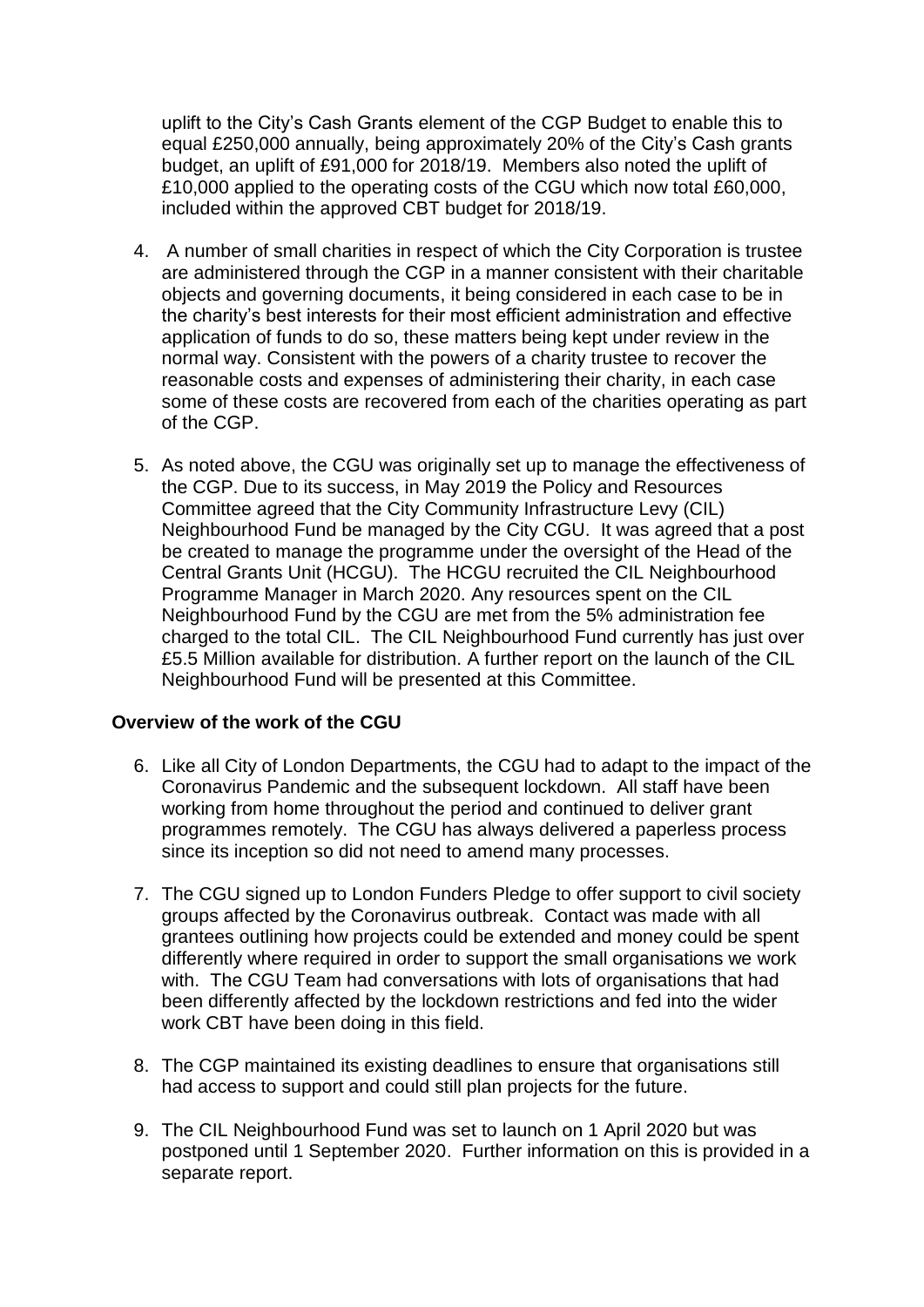10.During this period, the HCGU provided additional capacity to the CBT Team to support with assessment work.

### **Overview of the CGP**

### Education and Employment

- 11.At the Education Charity Sub-Committee (Education Board) in July 2019 Members once again recommended revised wording to widen the policy setting out the eligibility criteria they wished to adopt for the grant-making activities for both charities<sup>1</sup> within that Sub-Committee's responsibility to facilitate improved distribution of funds in accordance with the City Corporation's obligations as Trustee of the two relevant charities to actively apply the charities' funds for the charities' respective objects, rather than those funds accumulating. The amended policy criteria have now been considered by Community and Children's Services Committee (CCS Committee) in December 2019 and approved by the Education Board in January 2020.
- 12.A grant programme was delivered in April 2020, with only a few applications received. During the assessment process it was highlighted that the City Education Trust deficit brought forward from 2018/19 and grants awarded in the year had to be covered by income received in 2019/20, which left a low balance in unrestricted income funds that were carried forward. As the charity cannot forecast the level of income due to be received in 2020/21 due to the impact of Coronavirus, it is unable to make grant commitments ahead of the next investment income distribution due in October.
- 13.At the Education Board in July 2020 Members noted that if any grants were awarded by the City Educational Trust Fund then the charity would be overspent. The Combined Education Charity would be overdrawn on cash balances held as its income funds are held in non-liquid investments which cannot be accessed until October 2020.
- 14.The Committee approved the rejection of the three applications received and moved to close the programme for the rest of the year. The CGU has since worked with applicants to identify other funding bodies to approach to support the work that was applied for. The next Education and Employment programme will open in 2021/22 subject to there being sufficent funds to distribute.

#### Inspiring London through Culture

15.This continues to be a very popular programme and is solely funded from City's Cash. A deadline for the programme was held in July 2020, the CGU is currently assessing 17 applications for funding.

<sup>-</sup> $1$  City Educational Trust Fund (290840) and the City of London Corporation Combined Education Charity (312836)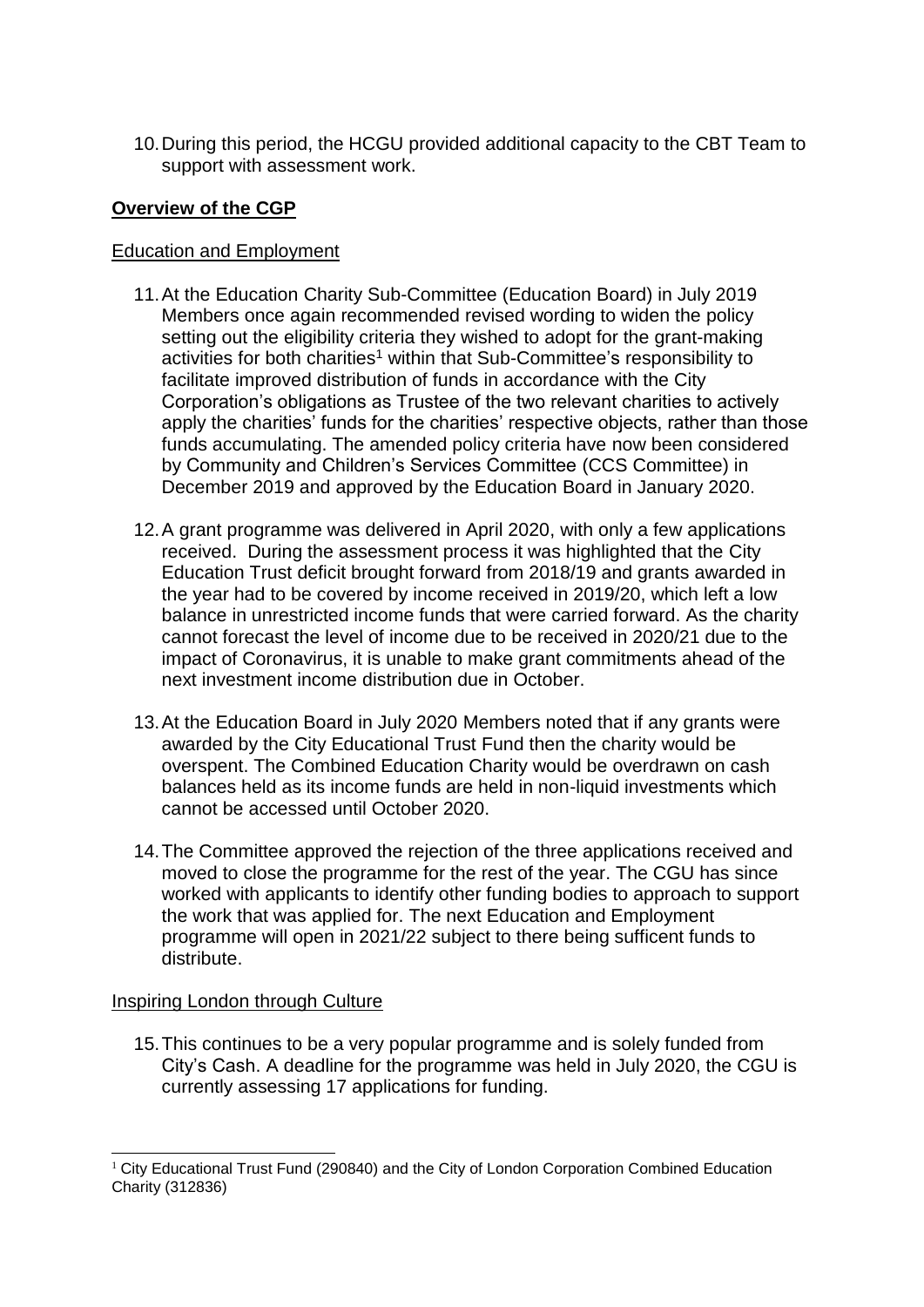#### Stronger Communities

- 16.The Stronger Communities Programme is funded from City's Cash and from the City of London Corporation Combined Relief of Poverty Charity (1073660), and had run one grant round in April 2020. The programme saw record number of applications. Unfortunately, many of these were geographically ineligible. The CGU initially assessed all of the applications within the first three weeks of the deadline and sent emails to those deemed ineligible to provide guidance on other Covid-19 Funding available including the London Community Response Fund, a restricted fund held within Bridge House Estates (1035628) ancillary object.
- 17.There have been challenges in attracting suitable applications for the City of London Combined Relief of Poverty Charity and the policy for the charity has been subject to review to also take account of the transfer of funds from two other charities<sup>2</sup>. However, in a departure from the published policy, but meeting the overriding duty to apply the charity's funds in furthering its charitable purposes, two grants were awarded during the Covid-19 health pandemic to support pressing needs of beneficiaries, namely by providing funding to support the Age UK City of London to set up a Foodbank located in the City of London. A policy which is more suitable to the charity, but still operating within the Stronger Communities Programme and in pursuit of its overarching policy objectives, is expected to be considered by the Community and Children's Services Committee on the 27 September 2020.
- 18.At the February 2020 CCS Committee meeting, it was resolved that the CGU administer the City's Cash Small Grants (up to £3,000) element of the Stronger Communities Programme on a rolling basis from 1 April 2020. A subsequent paper will be going to September 2020 CCS Committee to extend this approach to the Main Grant programme to ensure that the programme can react to emerging community needs in a more strategic and impactful way.

### Enjoying Green Spaces and the Natural Environment

-

- 19.This programme is funded solely from City's Cash. Enjoying Green Spaces and the Natural Environment delivered one programme in 2019/20 and attracted a large amount of applications. The Open Spaces team have agreed to run one grant programme again this year with a deadline in October 2020.
- 20.The HCGU has worked with officers in the Open Spaces Department to develop a marketing strategy for the October 2020 grant round based on the success of the last year. Last year, the HCGU carried out funding presentations at Epping Forest, Parliament Hill on Hampstead Heath and Ashtead Common and provided one-to-one support on applications received from Burnham Beaches and City Commons. (These open spaces are the property of other charities in respect of which the City Corporation is trustee.) This year these sessions will be conducted online over video call.

<sup>2</sup> Nearly £300,000 were transferred from the Corporation of London Benevolent Association in 2019 and around £15,000 from the Signor Favale Marriage Portion Charity earlier this year, the former being subject to binding restrictions, the latter being subject to an expression of wishes which was accepted in receiving the funds.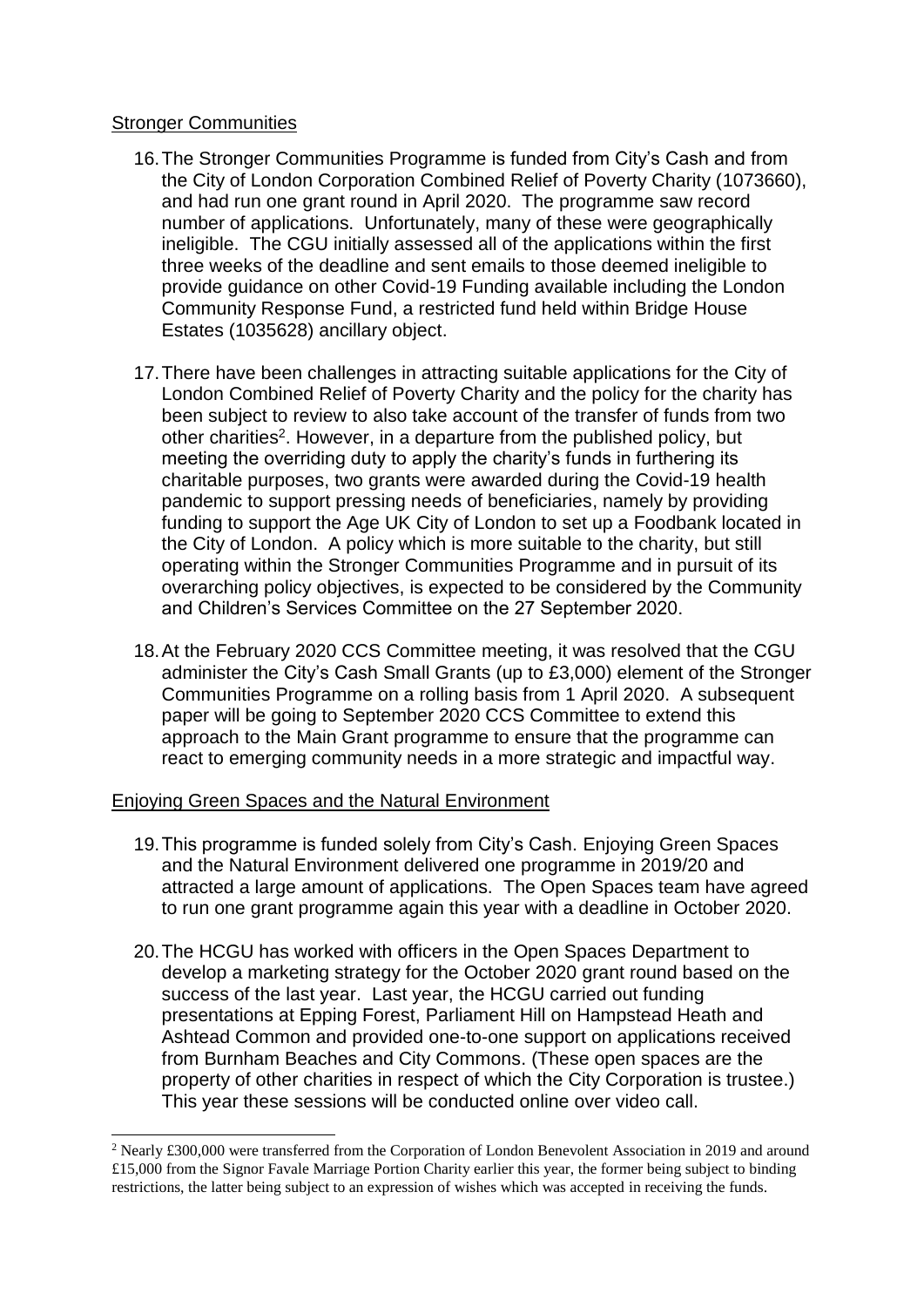### General

- 21.Due to the success of the CGU referred to in the preceding paragraph, the CGU is now also being approached to administer other grants (including charitable grants) which are the responsibility of the City Corporation in its various legal capacities, and also to provide grant-making support in respect of grants that do not form part of the CGP. These additional matters and activities will be reported to this Sub-Committee to the extent that they fall within its remit and will be relevant to the setting of your Sub-Committee's Terms of Reference. This was an anticipated outcome of the Grants SBR.
- 22.In accordance with the recommendations arising from the Grants SBR which led to the development of the CGP, the CGU still monitors organisations that may be perceived to have fallen through the cracks where they may have previously benefited from funding from the City Corporation under previous arrangements but are now ineligible for funding under the current CGP funding criteria. Further information can be provided at Members' request or verbally at the meeting.
- 23.The City Corporation holds a contingency fund of £100,000 in its City's Cash budget allocated to the International Disasters Fund (IDF) administered by the Finance Committee. The CGU provide advice and make recommendations to the Finance Committee about where to distribute IDF in response to International Appeals. There have been lots of asks on the Fund this year due to the Coronavirus Pandemic. Since lockdown started the IDF has given one off donations of £20,000 to Team Rubicon, The British Red Cross and St John Ambulance in response to work supporting communities in the UK and London. Further donations of £20,000 have been made to Disaster Emergency Committee Coronavirus Appeal and the British Red Cross to support the Lebanese Red Cross in its aide work in Beirut. Due to an approved carry forward from 2019/20 the IDF has £25,000 remaining for the rest of the financial year. The HCGU is refining the policy for the IDF to be taken to the Finance Committee later in the year.
- 24.The HCGU continues to be the City Corporation nominated London local authority Grants Officer to attend the London Borough Grants Officer Forum, hosted by London Councils. This is a useful forum to discuss grants funding related issues across London and to get updates from London Funders and London Councils. This has been especially useful for sharing experiences of implementing CIL Neighborhood Funds across London local authorities.

### **Overview of CGU Budget**

- 25.Members will note that the reduction in time spent on the Education Charities has had an impact on the CGU Budget. This has been re-worked to accommodate these. This can be viewed at **Appendix 2**.
- 26.Table 1 outlines the Budget agreed by this Committee in November 2019 which included the increased workload due to the management and set up of the CIL Neighborhood Fund. Table 2 outlines the reduced budget for the CGU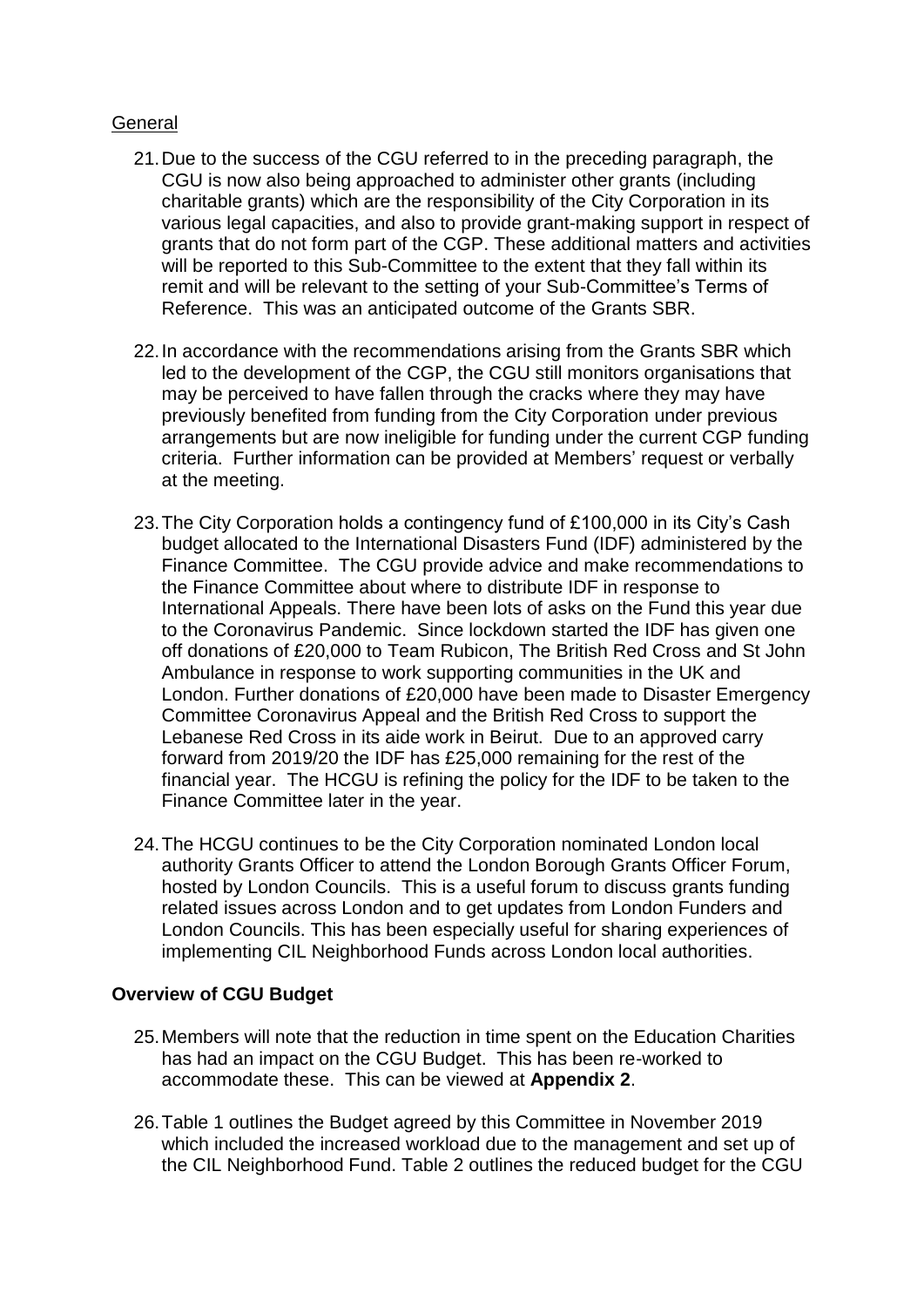with the reduced time spent on administering Grants for the Education Charities.

27.Table 3 provides an updated Budget with actuals to reflect a number of cost savings across the period. Members will note that it is expected that the CGU will not re-charge £15,000 this year to CBT to reflect the work the HCGU has done on application assessment for CBT during the lockdown period. The hours of the CGU Funding Officer have been extended from 1 October 2020 within agreed budgets to provide additional capacity to the team to ensure all programmes are running efficiently and that the CIL Neighborhood Fund can be administered effectively.

## **Monitoring**

- 28.The CGU has been working with the new Head of Learning and Impact from the CBT Team to improve and develop the CBT Team's monitoring system with a view to finding better ways of learning from the varied CBT grants portfolio.
- 29.An overview of the data collected in 2019/20 will be presented at this meeting.

# **Next steps 2020/21**

- 30.The CGU will continue to work with the CGO, the Comptroller and City Solicitor's Department and the Chamberlain's Department to explore the consolidation and rationalisation of charities associated with the City Corporation, in particular those whose activities involve grant-making. This work is taking place through the Corporation-wide Charities Review. A presentation will be made about this work at your meeting. The revised Terms of reference of your Sub-Committee are also intended to better reflect this reporting.
- 31.The HCGU will work with the Philanthropy Director, who is also co-located within the CBT Team, to support implementation and delivery of the City Corporation's joint Philanthropy Strategy with Bridge House Estates (1035628), and in respect of the latter from which the activities of CBT are funded, the City Corporation being the charity Trustee.

## **Appendices:**

- **Appendix 1** CGP Annual Report
- **Appendix 2** CGU Budget Overview

## **Background Papers:**

- Policy and Resources Committee, January 2017, 'Review and Reclassification of Former Finance Grants Sub-Committee Grants'.
- Policy and Resources Committee, March 2018, 'Central Grants Programme Review'